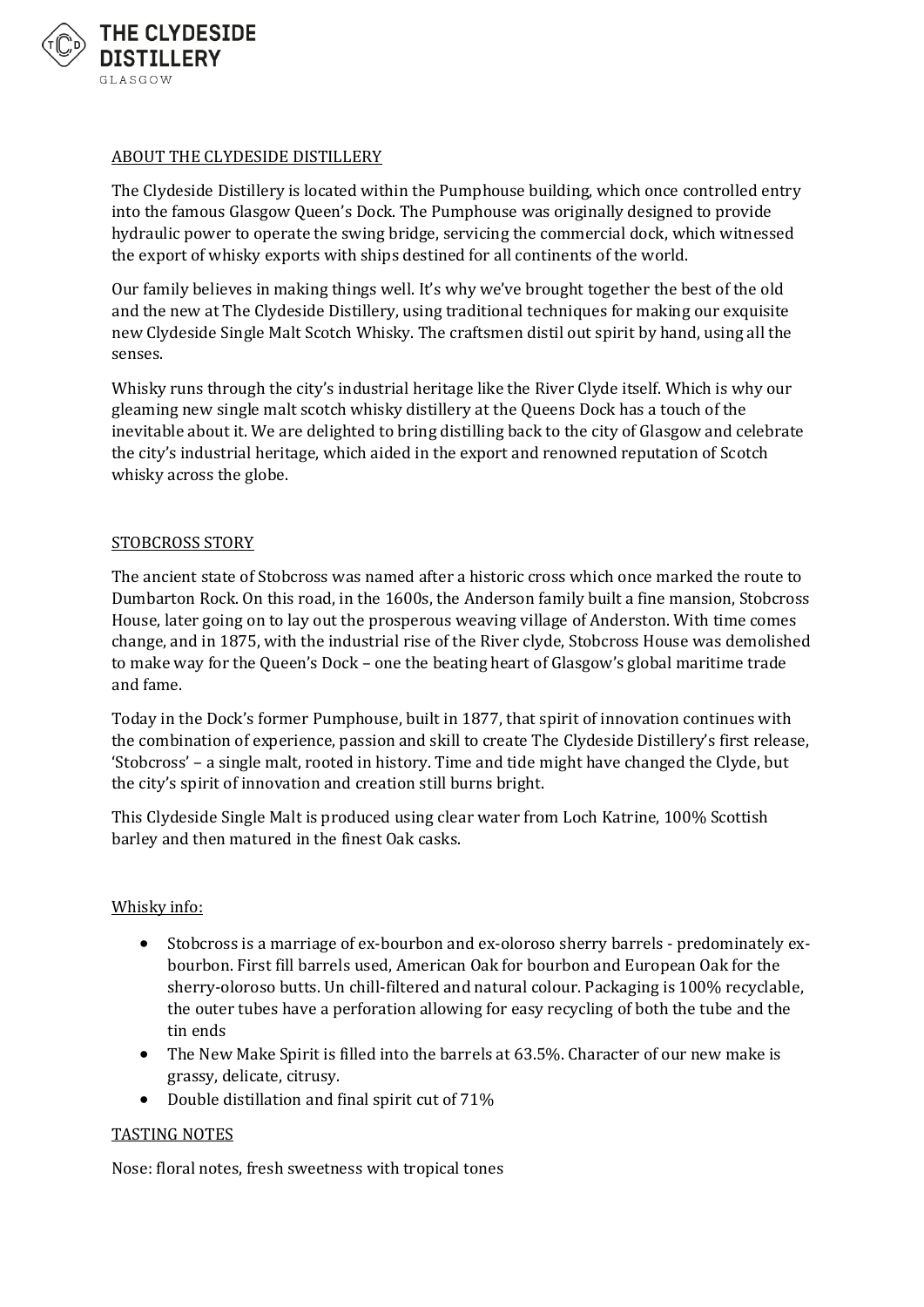

Palate: orchard fruits and hints of white pepper

# IMAGE SHOTS

1. Hero image



2. Secondary images – detail of bottle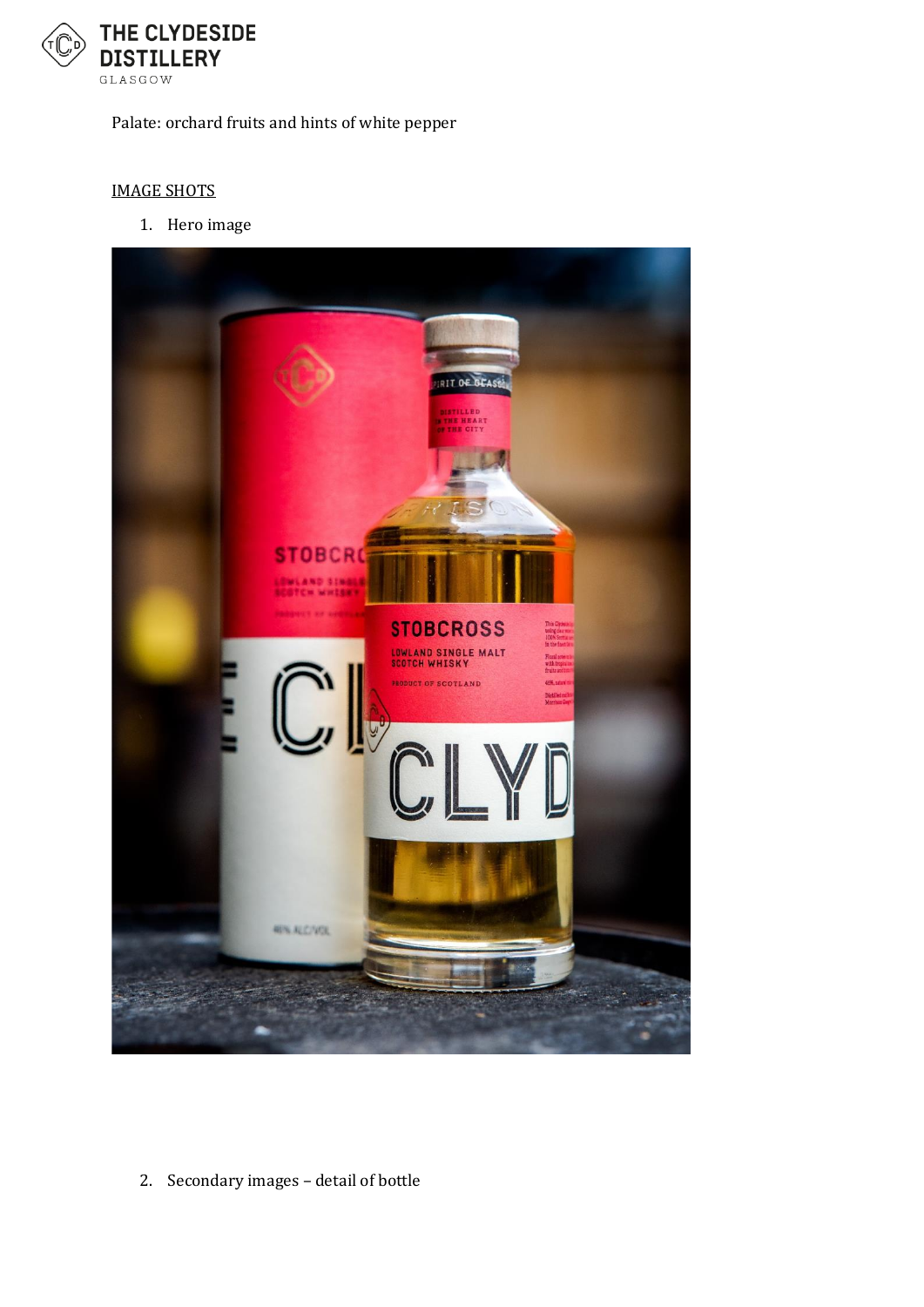

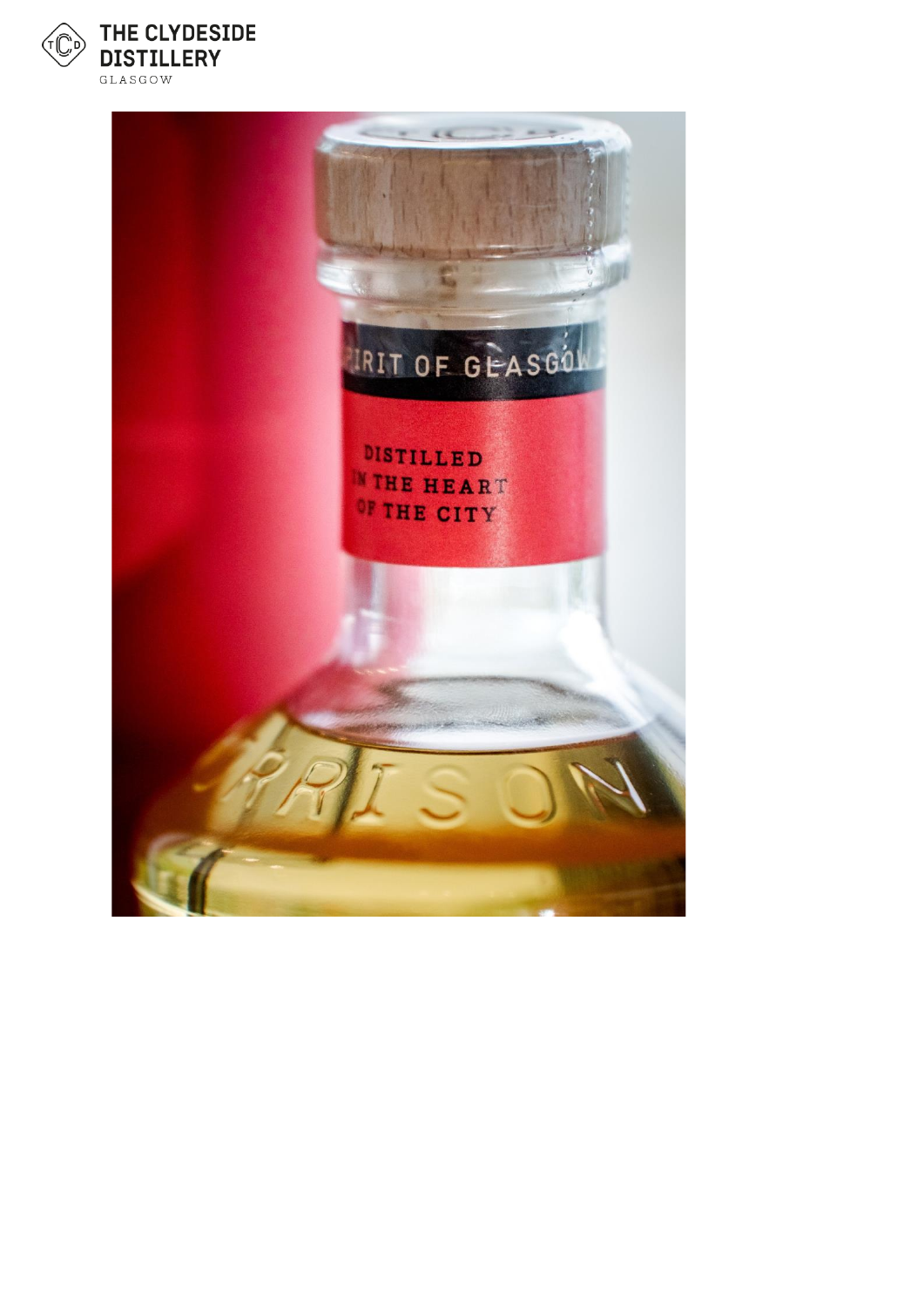